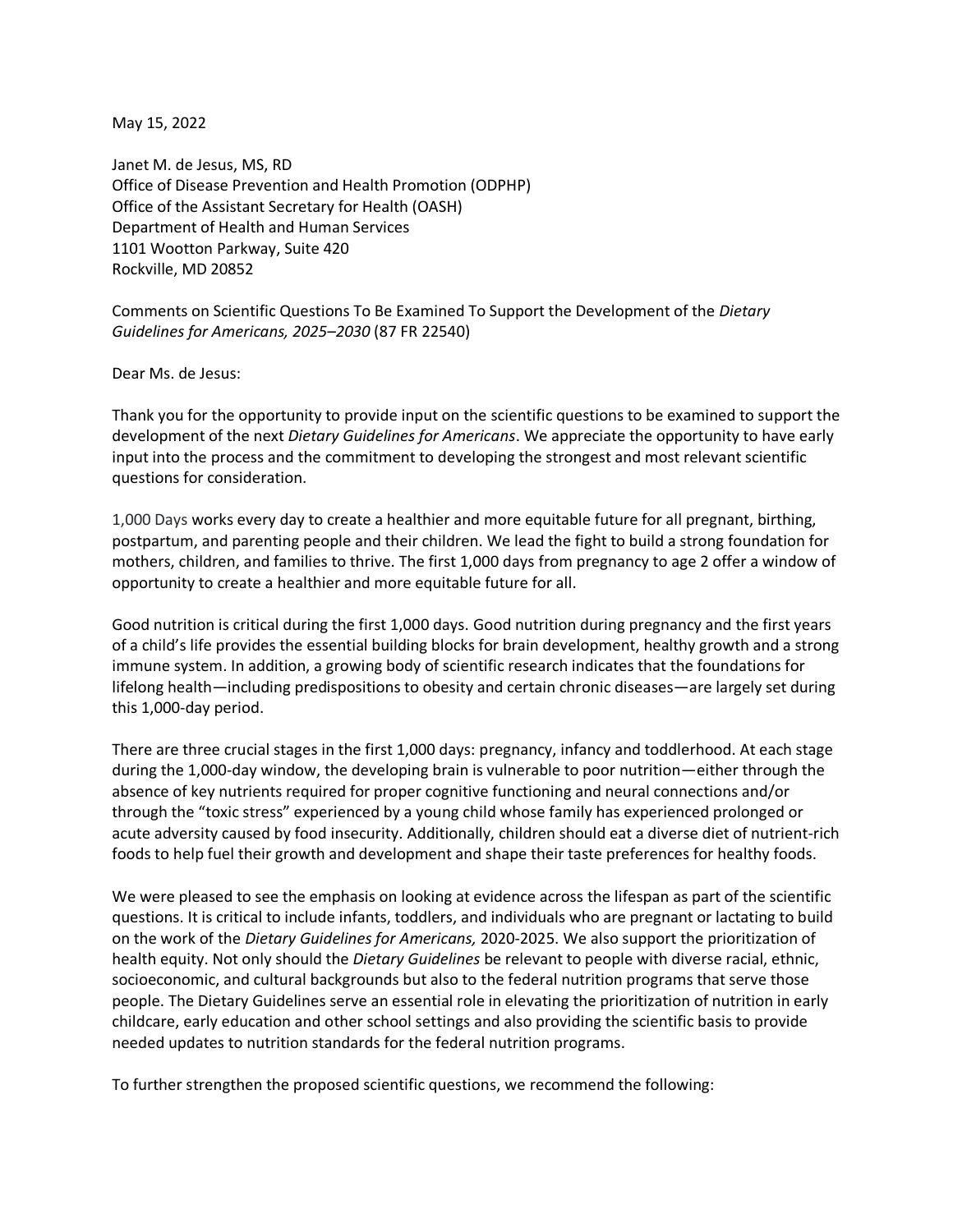## **Expand the Outcomes in the Lifespan Questions to include Developmental Milestones for Infants and Toddlers**

We believe it is critical to broaden the focus on outcomes. Currently, the emphasis of the life stages scientific questions is about lifespan for infants and toddlers and focused on growth and risk of overweight / obesity. However, measurement of outcomes, particularly in the 1,000-day window, must include child development more broadly and cognitive development at a minimum. There is one proposed question that includes developmental milestones, "What is the relationship between dietary patterns consumed before and during pregnancy and lactation and developmental milestones, including neurocognitive development, in the child?" and this approach should be applied to all questions that include infants and toddlers.

## **Include Questions from the 2020 Dietary Guidelines Advisory Committee Report**

While we realize there are too many proposed questions in the *Scientific Report of the 2020 Dietary Guidelines Advisory Committee* to be covered in this review process, proposed research questions related in maternal, infant and toddler health should be prioritized due to their recent inclusion in the *Dietary Guidelines*. Some questions from the 2020 DGAC Report<sup>i</sup> we identified as priorities for inclusion are:

- The dietary determinants of maternal iodine status (in both pregnancy and lactation) and the relationship between maternal iodine intake and maternal and child outcomes, including child development.
- The relationship between maternal dietary supplement and/or fortified food intake of vitamins B12, vitamin D, iron, and choline and maternal and child outcomes.
- Evidence about human milk feeding and maternal health outcomes (e.g., postpartum weight loss, diabetes) to complement reviews about human milk feeding and offspring health outcomes.
- Relationships between infant milk-feeding practices and infant mortality, infectious diseases, and child development
- Evidence about how to feed infants and toddlers to complement reviews about what to feed infants and toddlers. Important topics may include feeding human milk at the breast compared to by bottle, repeated exposure to foods, and care provider feeding practices, such as responsive feeding.

## **Updates of Breastmilk Composition and Consumption**

Inclusion of ages 0 to 2 years in the 2020-2025 *Dietary Guidelines* was a tremendous advancement in federal dietary guidelines. To continue to build upon the dietary guidance for these age groups and fully realize opportunities to improve maternal and infant health, additional investment is needed in assessing the nutrient composition for breastmilk in food consumption databases and improving estimates of breastmilk consumed by infants.<sup>ii</sup>

Thank you for the opportunity to provide input at this early stage in the process for the next *Dietary Guidelines for Americans*. The 2020-2025 edition of the *Dietary Guidelines* was groundbreaking for providing nutrition recommendations for the 1,000-day window. We look forward to the next edition of the *Dietary Guidelines* strengthening and building on that initial work.

Sincerely,

Blythe Thomas